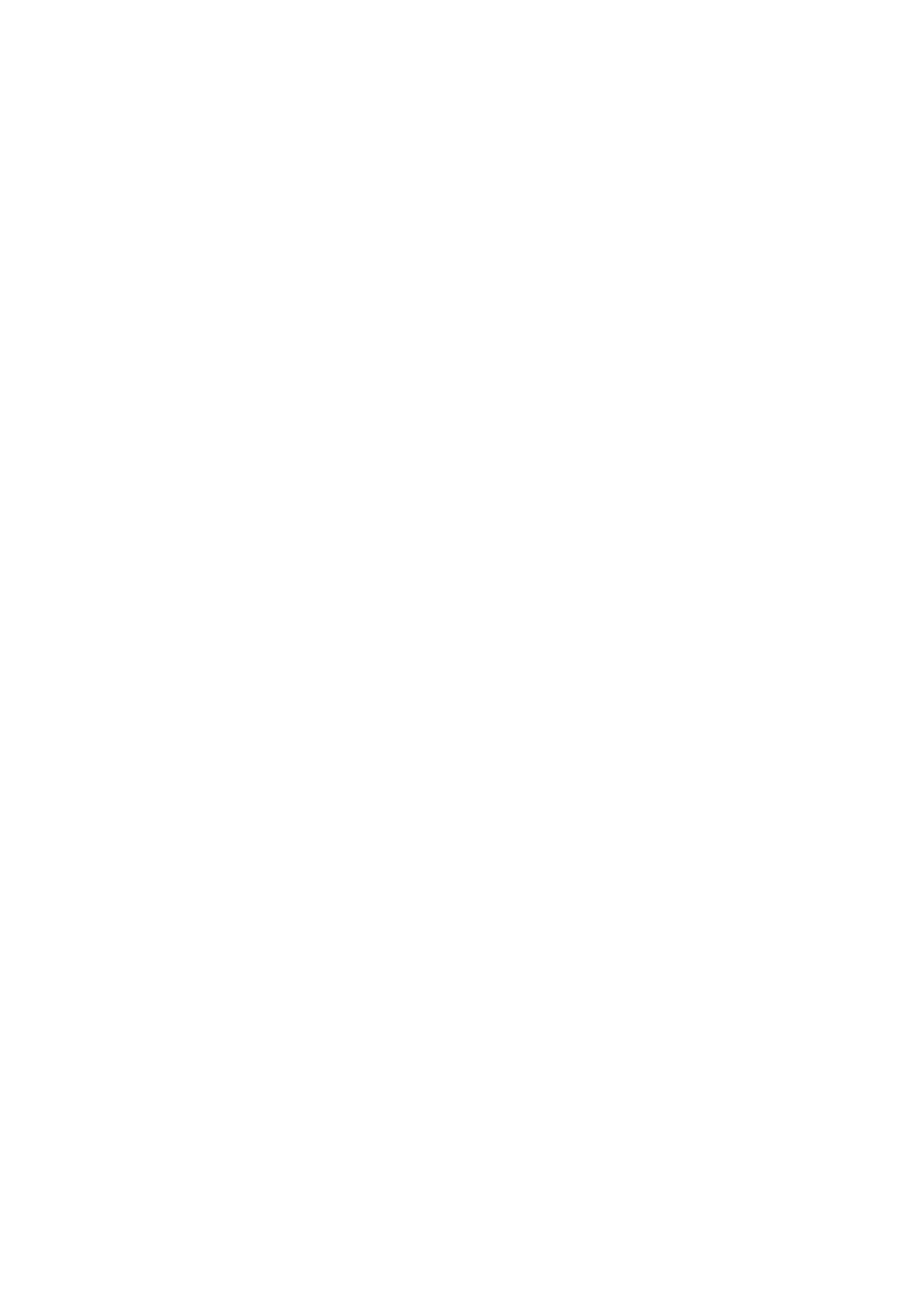## PINK & GREEN CHRISTMAS BALL

The Harmony **TherapyTrust** 

Saturday 3rd December 2016, 7pm to 12am Bluebirds, Snargate Street, Dover, CT17 9DA Tickets £32.50 Includes Drinks Reception, Traditional Christmas Meal. Lucky Ticket Draw and Cabaret

> Ambassador Patron of The Harmony Therapy Trust **Charley Monroe**

Vocalist **Lady Susan Morrisey**  Singer/Songwriter & TV Presenter Johnny Mack



Tickets available from: Bluebirds-01304 226586 The Harmony Therapy Trust-thtt2010@gmail.com Dawn Cockburn-07815599712-Dawn.thtt@outlook.com Lyn Baseley-07960651930-Lyn.thtt@outlook.com Gillian Smissen-01304 800108 Sheppey FM-01795 664499



Magician **Stuart Weller** 

Toastmaster David DiCara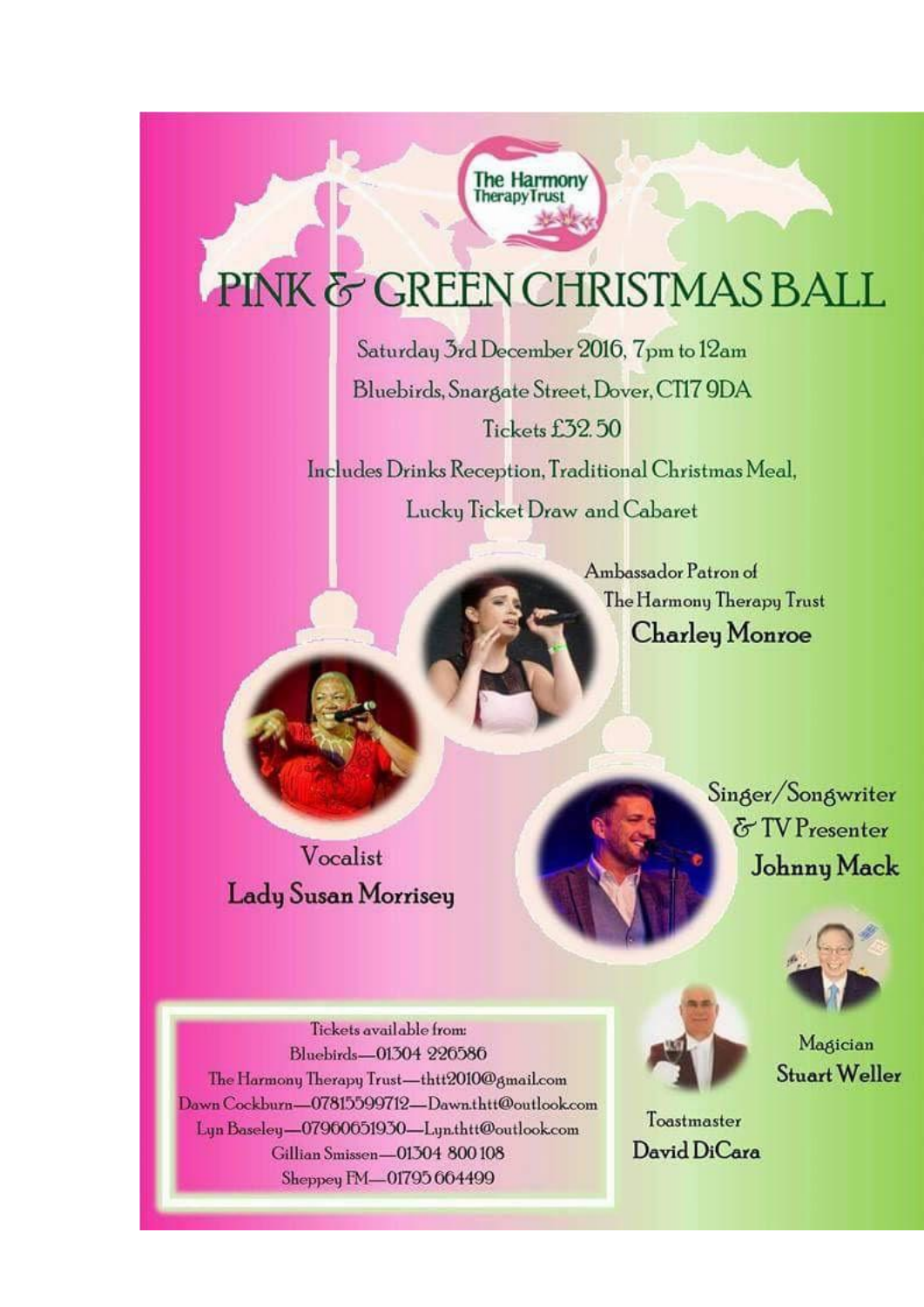For those of you who haven't booked your tickets to the biggest event in the history of The Harmony Therapy Trust - it's not too late. We do still have some places left. This is going to be an amazing evening - And I have a new frock!!!!!! Details of how you can book are on the poster. Please come along and celebrate with us.

We would like to welcome all the new therapists who have recently joined the Trust. We were a bit "thin on the ground" in certain areas of Kent. Hopefully they will share our passion and vision and help more people across the County into "wellness and wellbeing" We currently have over 80 therapists working with the Trust.

We have some truly amazing therapists who "go that extra mile". with fundraising and presentations. We get many "knock backs" when we apply for funding bids, but our spirits lift when we have people who do very small events, and sometimes we are bowled over by others who come up with some amazing ideas. We have Gary Hewitt who is doing a sponsored write-in, of poems, verses etc. I believe he will be doing this non-stop for 12 hours, with a very challenging target.

And when we receive such amazing testimonials from client-patients who have really benefitted from the free therapies they receive - It makes it "all worth it".

We have currently 268 referrals,. of which 65 are hospice at home referrals. We accepted 60 in October and already for November a further 21. This means we have accepted over 400 this calendar year and close to 1,000 since The Trust began in 2010.

If anyone has any ideas on fund raising, know of a large company who could sponsor us do please get in touch. All ideas gratefully received, and it would help Rita, our Financial Trustee sleep better at night.!

We held a "Curry Night" at Dawn's daughter's home - Helen and her partner Tim Johnston spent all day in the kitchen and cooked some amazing food. The amount of £125 was raised.

Dawn, and several of our therapists attended a Health & Wellbeing Event at Ditton Community Centre, offering free hand massage taster sessions. The event was well attended and it bring's us such joy when "Harmony's Hands" reaches out to more people.

Rita and I attended a Asphasia group meeting at Queen Mary's Hospital. We met with some lovely people, but unfortunately as it borders onto South London a lot of these people would not be eligible, we just don't have the resources to cover other areas than Kent. Wouldn't it be wonderful if somebody with the same passion and vision as us could set up a Trust with a team of therapists to provide much needed holistic therapy in this area!

We have been attending an information day at Medway Hospital for the past 5 years and have raised a lot of awareness of what we do. It has been a great pleasure and sometimes a humbling experience to meet with the many people who are on "different journeys" in their lives. December will be the last time we will be doing this. But we will be attending an Information Day at the Galton Day Unit in Medway Hospital, in the New Year and hopefully be able to offer some hand massage tasters treatments.

## **DATES FOR YOUR DIARY**

Saturday November 26th - Fosse Bank School, Noble Tree Road, Hildenborough will be holding a Craft Fair. Rita and I will be there with goodies to sell. Please come along and show your support.

Saturday November 26th - Dawn and Maggie will be doing The "Santa Fun run" in